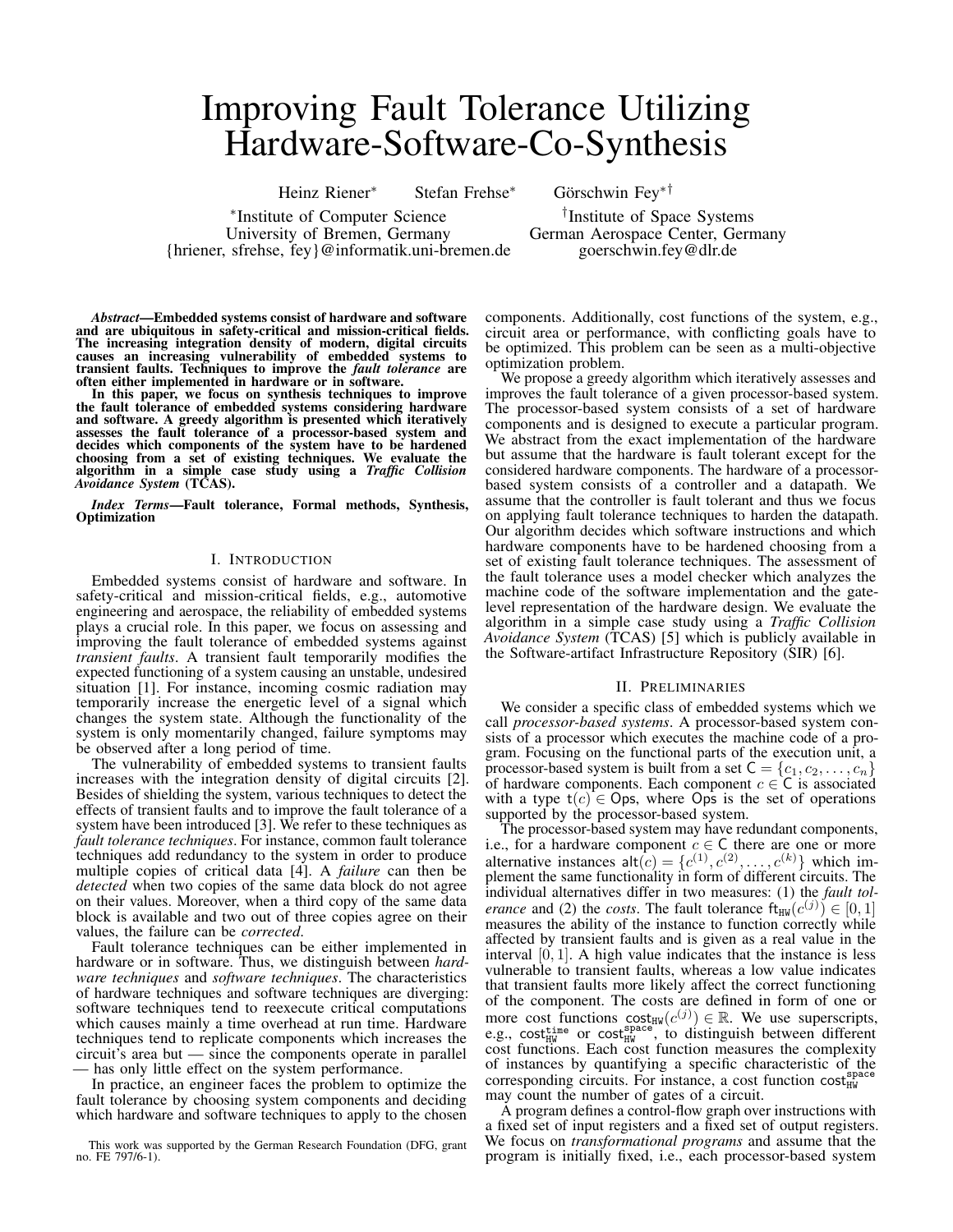is designed to execute a specific transformational program which is stored in the system memory. A transformational program computes a final result at the end of a terminating computation. Each transformational program consists of a set of instructions. We deal only with a subset Inst of all instruction of the program. An instruction  $i \in$  lnst has at most two operands and produces one result. Thus, instructions which manipulate the control-flow of the program, e.g., branching instructions, are not included in Inst. Moreover, we exclude instructions with side-effects from Inst. Otherwise, adding redundancy, e.g., by duplicating instructions, may change the behavior of the program. Each instruction  $i \in$  lnst has a type  $t(i) \in \mathbb{O}$  ps and can be executed by any instance of a hardware component with the same type. For instance, an instruction of a multiplier type can be executed by any multiplier of a processor-based system. A *binding* defines which instruction is executed on which instance of a hardware component, i.e., the binding is a complete function mapping from lnst to  $\bigcup_{c \in \mathsf{C}} \mathsf{alt}(c)$ . Lastly, we associate each transformational program with a *fault tolerance*  $\text{ft}_{\text{SW}}$  which quantifies the ability of the program to function correctly.

This paper focuses on assessing and improving the fault tolerance of a processor-based system considering the hardware components C of the system and the executed program P. We restrict our perspective to single errors assuming that only one transient fault affects the system at a time [2]. We use cost<sub>space</sub>(P,  $\Phi$ ) and cost<sub>time</sub>(P,  $\Phi$ ) to describe the costs of the system. If the parameter  $\Phi$  is not explicitly stated, i.e.,  $cost_{space}(P)$  and  $cost_{time}(P)$ , a non-deterministic binding is used. The exact definitions of the costs depend on the application. However, we assume that an upper bound on the time costs  $\hat{b}_{\text{time}}$  and the space costs  $\hat{b}_{\text{space}}$  is given which the system must not exceed. The *fault tolerance optimization problem* is then stated as follows: find a binding Φ and a program P' functionally equivalent to P such that the fault tolerance  $\text{ft}(P', \Phi)$  of the system becomes maximal without exceeding the given cost bounds, i.e.,  $\text{cost}_{\text{time}}(P', \Phi) \leq \hat{b}_{\text{time}}$ and  $\textsf{cost}_{\texttt{space}}(P', \Phi) \leq \hat{b}_{\texttt{space}}$ .

## III. FAULT TOLERANCE OPTIMIZATION

In this section, we present the greedy algorithm which iteratively assesses and improves the fault tolerance of a processor-based system.

We assess the fault tolerance of a processor-based system in two steps: firstly, we compute the fault tolerance of each individual instruction  $i \in$  Inst. Recall that the instructions do not manipulate the control-flow of the program and are free from side-effects. We say that an instruction is *robust* if the values of the output registers of the program do not diverge from their correct values when an instruction is affected by a transient fault. Otherwise, we say that the instruction is *nonrobust*. Secondly, for all non-robust instructions we consider the fault tolerance of the hardware instance on which the instruction is executed.

The fault tolerance of the software is computed by utilizing a combination of *Satisfiability (SAT)-based equivalence checking* [7] and *hardware robustness checking* [8]. The program is instrumented with additional fault injection logic which models the possible effects of transient faults. The instrumented program is then formalized as a logic formula. The logic formula is satisfiable *if and only if* (iff) a transient fault affects an instruction and causes the value of at least one output register to diverge from its correct value. In particular, the logic formula expresses the semantics of the program twice: firstly, the semantics of the program is encoded without any changes. Secondly, the semantics of the instrumented program is encoded. The fault injection logic is used to enable and disable the semantic effects of individual instructions, i.e., the result of an instruction is replaced by an open variable.

We use a *Satisfiability Modulo Theories* (SMT) solver to check for the satisfiability of the logic formula. The solver searches for satisfying assignments where the semantic effect of exactly one instruction is disabled. A satisfying assignment corresponds to a witness which shows that the open variable affects an output register. If the formula is unsatisfiable, then no replacement for the open variable propagates to the program's output registers.

Suppose that instructions lnst =  $T \cup S$  are partitioned into *robust instructions* T and *non-robust instructions* S, respectively. The fault tolerance  $\text{ft}_{\text{SW}}$  of a program P is then quantified as

$$
\mathrm{ft}_{\mathrm{SW}}(\mathsf{P}) = \frac{|\mathcal{T}|}{|\mathsf{Inst}|} = \frac{|\mathsf{Inst} \setminus \mathcal{S}|}{|\mathsf{Inst}|}. \tag{1}
$$

Robust instructions are not vulnerable to transient faults regardless on which instance of a hardware component the instructions are executed. For each non-robust instruction, we additionally consider the hardware instance on which the instruction is executed. Suppose  $\Phi$  is a binding which maps instructions to hardware instances with the same type. The function

$$
r(i, \Phi) = \begin{cases} \text{ft}_{\text{HW}}(\Phi(i)) & \text{if } i \in \mathcal{S} \\ 1 & \text{otherwise,} \end{cases} \tag{2}
$$

computes the fault tolerance of a given instruction  $i \in S \subseteq$  Inst considering Φ.

The fault tolerance of the processor-based system for the given binding Φ

$$
ft(P, \Phi) = \frac{\sum_{i \in Inst} r(i, \Phi)}{||nst|}
$$
 (3)

is the sum of the fault tolerances of all instructions normalized by the number of instructions.

Fig. 1 shows a flow diagram of the greedy algorithm. The input of the algorithm is a program P, the set C of hardware components, an upper bound  $b_{\text{space}}$  on the space costs, an upper bound  $\hat{b}_{\text{time}}$  on the time costs, and additional parameters  $\lambda_1, \lambda_2, \ldots, \lambda_q$  which are used to configure heuristics. Depending on the heuristic in use, the meaning of the parameters  $\lambda_k$  changes. In each iteration, the algorithm produces a new program  $P_l$  which is functionally equivalent to P and a binding  $\Phi_l$  such that the system fault tolerance has been improved without exceeding the given bounds. Since all instructions are free from side-effects, the conducted code transformation which adds redundancy to the program is by construction guaranteed to produce a functionally equivalent program.

*1) Heuristic Software Hardening:* In the first step, the algorithm applies software fault tolerance techniques to the program P. Existing software fault tolerance techniques include [9],  $[10]$ ,  $[11]$ ,  $[12]$ ,  $[13]$  which instrument the machine code of the program to either detect or correct transient faults. Our greedy algorithm uses a heuristic approach to decide which technique is applied to which instruction. The heuristic produces k differently hardened programs  $P'_1, P'_2, \ldots, P'_k$  when applied to P. Each program  $P_l^f$  is functionally equivalent to P. If a cost function of a hardened program  $P'_l$  exceeds the corresponding cost bound, the program is rejected. For instance, suppose  $cost_{time}(P'_l) \geq \hat{b}_{time}$  then  $P'_l$  is rejected. If none of the hardened programs remains, then the algorithm terminates early with the results of the previous iteration. Early termination is not shown in Fig. 1.

*2) Assessing the Software Fault Tolerance:* In the second step, we use bounded model checking to compute the fault tolerance for each of the programs produced in the first step. Recursive functions and loops are unrolled when needed [7]. We extended a SAT-based software model checker,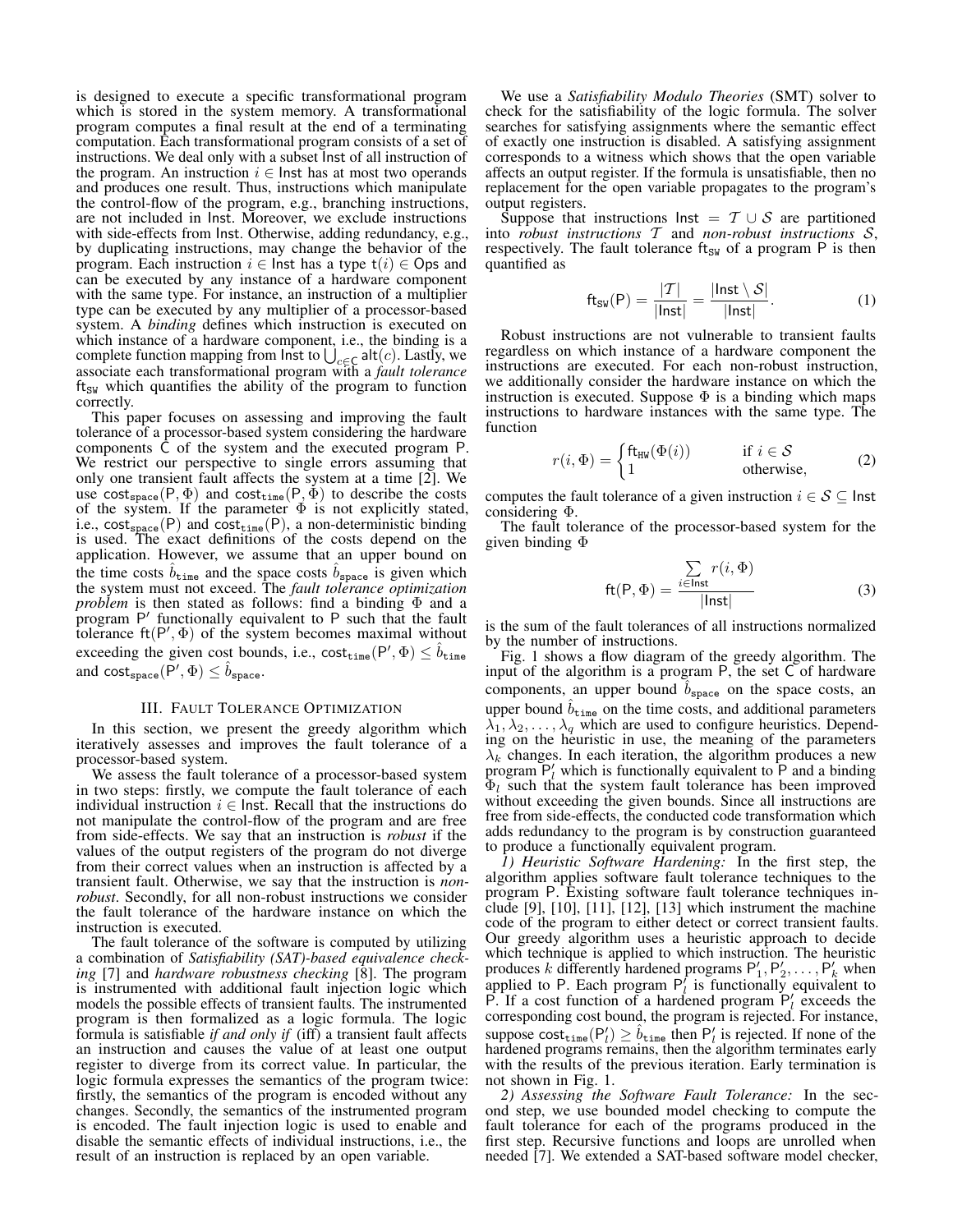

Fig. 1. Flow diagram of the Greedy Algorithm

called FAuST [14], which operates on *Low Level Virtual Machine* (LLVM) [15], i.e., a RISC-like intermediate representation. The model checker computes the set  $S_l$  of non-robust instructions for each program  $\overline{P}_l$ .

*3) Computation of Bindings:* In the third step, the instructions are bound to hardware instances which execute them. Non-robust instructions have to be executed on robust hardware instances in order to maximize the fault tolerance of the processor-based system. For each program  $P'_l$ , a binding  $\Phi_l$  is computed which maximizes the system fault tolerance without exceeding the given cost bounds.

The best binding is computed by formalizing and solving an optimization problem. The optimization problem is expressed as a logic formula with *Pseudo-Boolean* (PB) constraints and solved by calling an SMT solver incrementally. The optimal solution corresponds to a binding  $\Phi_l$  which maximizes the fault tolerance without exceeding the given cost bounds.

The logic formula becomes unsatisfiable if all possible bindings exceed the given cost bounds. The corresponding program is then rejected. Again, if none of the programs remains, the algorithm terminates early with the results of the previous iteration.

*4) Selection of Program and Binding:* In the fourth step, the algorithm selects one of the pairs  $(P'_l, \Phi_l)$  with the highest fault definition selects one of the pairs  $(\mathbf{r}_1, \Phi_1), \dots, (\mathbf{P}_k, \Phi_k)$  computed tolerance from the sequence  $(\mathbf{P}_1', \Phi_1), \dots, (\mathbf{P}_k', \Phi_k)$  computed in the third step, i.e.,  $\mathsf{ft}(\mathsf{P}'_l, \Phi_l) \geq \mathsf{ft}(\mathsf{P}'_j, \Phi_j)$  for all  $1 \leq j \leq k$ .

*5) Checking for Termination:* In the fifth step, the algorithm terminates with the pair  $(P'_l, \Phi_l)$  if a fault tolerance of 100% is achieved and otherwise proceeds in another iteration using the program  $P'_l$  as input.

## IV. CASE STUDY

## *A. Experimental Setting*

In this section, the proposed greedy algorithm is evaluated in a case study. We consider a processor-based system consisting of a simple CPU which executes the transformational program TCAS [6]. TCAS is a publicly available program for collision avoidance of airplanes. We use the Clang 3.1 compiler to transform the program into LLVM-IR. We consider a fictional CPU which provides hardware components to execute each LLVM instruction type used in the program. The circuit of each hardware component is combinational. Hence, the time costs cost  $\frac{H_W}{H_W}$  are constantly 1 for all predefined hardware instances. The space costs cost<sup>space</sup>, however, count the number of gates in the circuit. For each hardware component, we additionally provide robust circuits by utilizing *Triple Modular Redundancy* (TMR). TCAS uses 7 different instruction types which results in 14 hardware instances in total.

For the evaluation, we implemented one software fault tolerance technique, called *Error Detection by Duplicated*



Fig. 2. Hardening an instruction using EDDI

*Instruction* (EDDI) [10]. EDDI is illustrated in Fig. 2: the lefthand-side shows a single instruction which adds two registers and stores the result in  $r_0$ . On the right-hand-side, the same instruction is shown (line 0) after EDDI has been applied. EDDI duplicates the instruction using another register  $r'_0$  to store the result (line 1). An additional comparison (line 2) checks whether the values of the two registers  $r_0$  and  $r'_0$  are equal and otherwise signals an error to the environment (line 3). We have extended the model checker FAuST: the special function sig\_error\_if can now be used to check whether a fault has been detected.

The space costs of the system are defined as the accumulated number of gates of the hardware instances after binding:

$$
\mathrm{cost}_{\mathrm{space}}(\mathsf{P}, \Phi) = \sum_{c \in H} \mathrm{cost}_{\mathrm{HW}}^{\mathrm{space}}(c), \, H = \bigcup_{i \in \text{Inst}} \Phi(i)
$$

The time costs of the system are measured by computing the length of the longest path in the program. Since all hardware instances are combinational circuits, the result of each instruction is available after 1 time step:

$$
\mathsf{cost_{time}}(P, \Phi) = \mathsf{longestPath}(P)
$$

The greedy algorithm uses a heuristic to improve the fault tolerance of the transformational program (first step in Fig. 1): we create a priority list of the instruction types ranking them by the space costs of their associated hardware instances. EDDI is then systematically applied to all instructions of the instruction type with the highest priority in the priority list. As a result a new program  $\overline{P}'$  functionally equivalent to P is created and the instruction type with highest priority is removed from the priority list. If the created program P' exceeds one of the cost functions, the program is reject and the heuristic proceeds with the next priority from the priority list. Eventually, either a program is created which does not exceed any cost function or the priority list becomes empty. Then, the greedy algorithm proceeds with the second step. In the first case the input of the second step is the newly created program  $P'$  and in the later case the input is the program P.